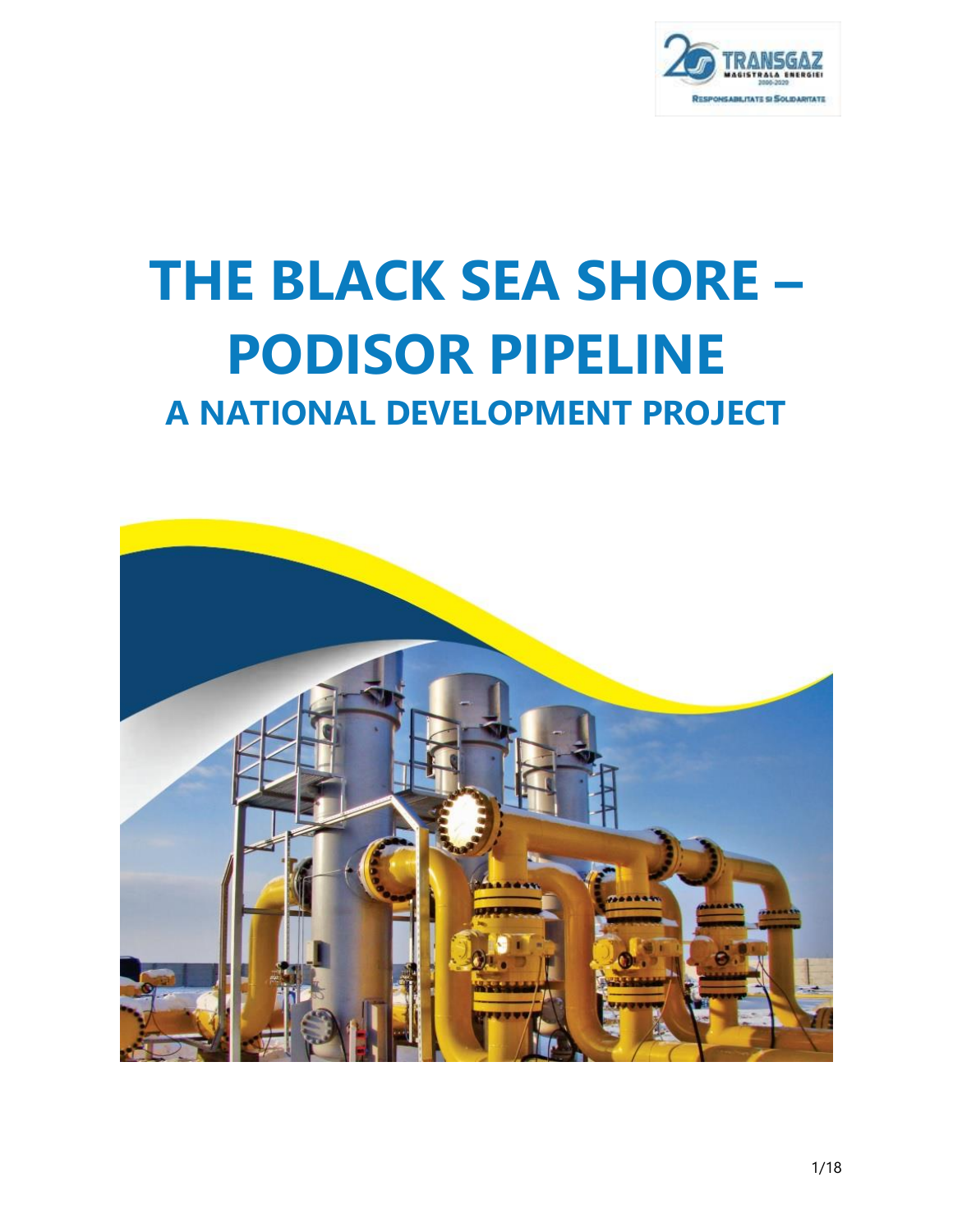

# **NON-TECHNICAL SUMMARY**

# **for the Project**

# **"Black Sea Shore - Podisor Pipeline (RO) for taking over Black Sea gas"**

# *(Reference number in the fourth PCI list: 6.24.4-3*

# *Reference number in the third PCI list: 6.24.4-5*

*Reference number in the second PCI list: 6.24.8.)*



*Disclaimer: The content of this publication is the exclusive responsibility of S.N.T.G.N. Transgaz S.A. and does not necessarily reflect the opinion of the European Union*.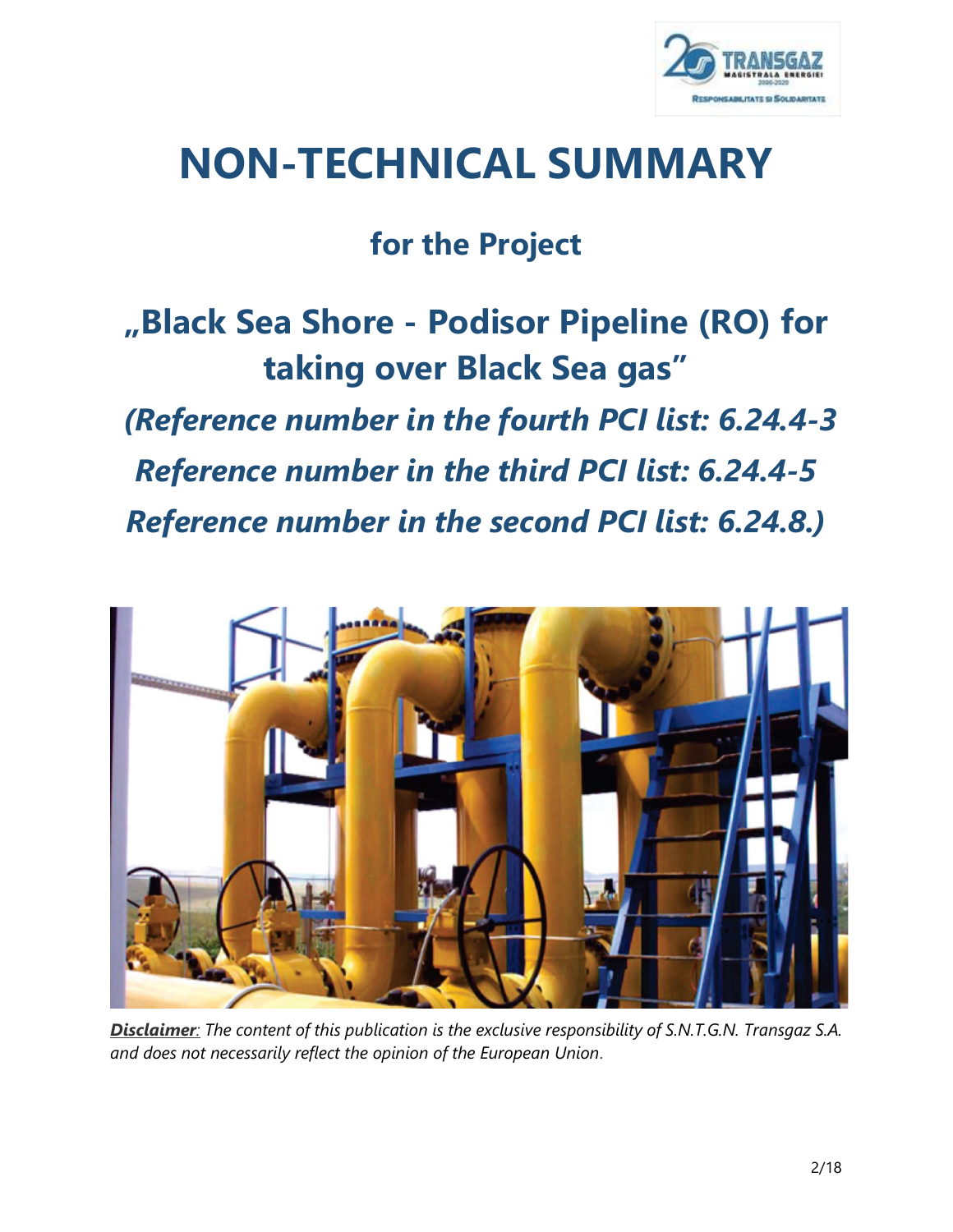

# **TABLE OF CONTENTS**

| 2.               |                                                                                    |  |
|------------------|------------------------------------------------------------------------------------|--|
| 3.               |                                                                                    |  |
|                  |                                                                                    |  |
|                  |                                                                                    |  |
|                  |                                                                                    |  |
|                  |                                                                                    |  |
|                  |                                                                                    |  |
|                  |                                                                                    |  |
| 5.               |                                                                                    |  |
| 6.               |                                                                                    |  |
| $\overline{7}$ . |                                                                                    |  |
|                  |                                                                                    |  |
|                  | The authorization procedure applicable to Projects of Common Interest based on the |  |
|                  |                                                                                    |  |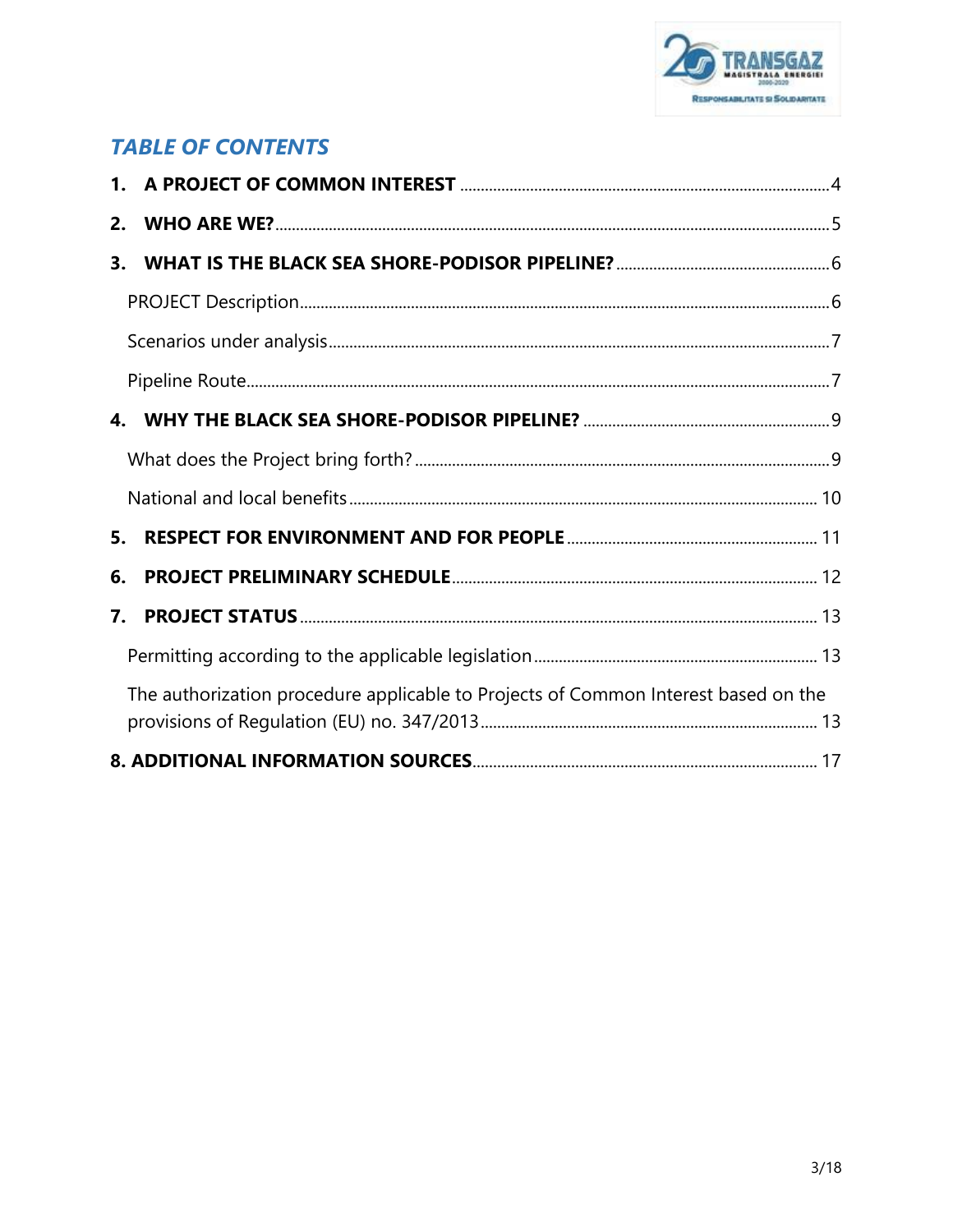

# <span id="page-3-0"></span>**1. A PROJECT OF COMMON INTEREST**

Regulation (EU) no. 347/2013 of the European Parliament and Council of April 17<sup>th</sup> 2013 on the guidelines for trans-European energy infrastructure and repealing Decision no. 1364/2006/CE and amending Regulations (EC) No.713/2009, (EC) No. 714/2009 and (EC) No. 715/2009" (hereinafter referred to as the Regulation (EU) no. 347/2013) intends to facilitate and implement energy projects of strategic importance. The Regulation introduces, among others, a new status for projects, namely the Project of Common Interest (PCI) status, a status granted to projects that have a significant contribution to energy market integration, sustainability, security of supply, and that are necessary for energy infrastructure corridors with cross-border impact.

The Project is on the project of common interest list adopted by the European Commission in November 2015:

# *6.24.8 "Black Sea Shore – Podişor Pipeline (RO) for taking over Black Sea gas"*

Additional information on projects of common interest are available on the official webpage of the European Commission:

<https://ec.europa.eu/energy/en/topics/infrastructure/projects-common-interest>

and the interactive map of these projects may be found at:

[http://ec.europa.eu/energy/infrastructure/transparency\\_platform/map-viewer/](http://ec.europa.eu/energy/infrastructure/transparency_platform/map-viewer/)

According to the Regulation (EU) no. 347/2013 the projects of common interest are subject to a specific authorization procedure and they may benefit of grants by Connecting Europe Facility.

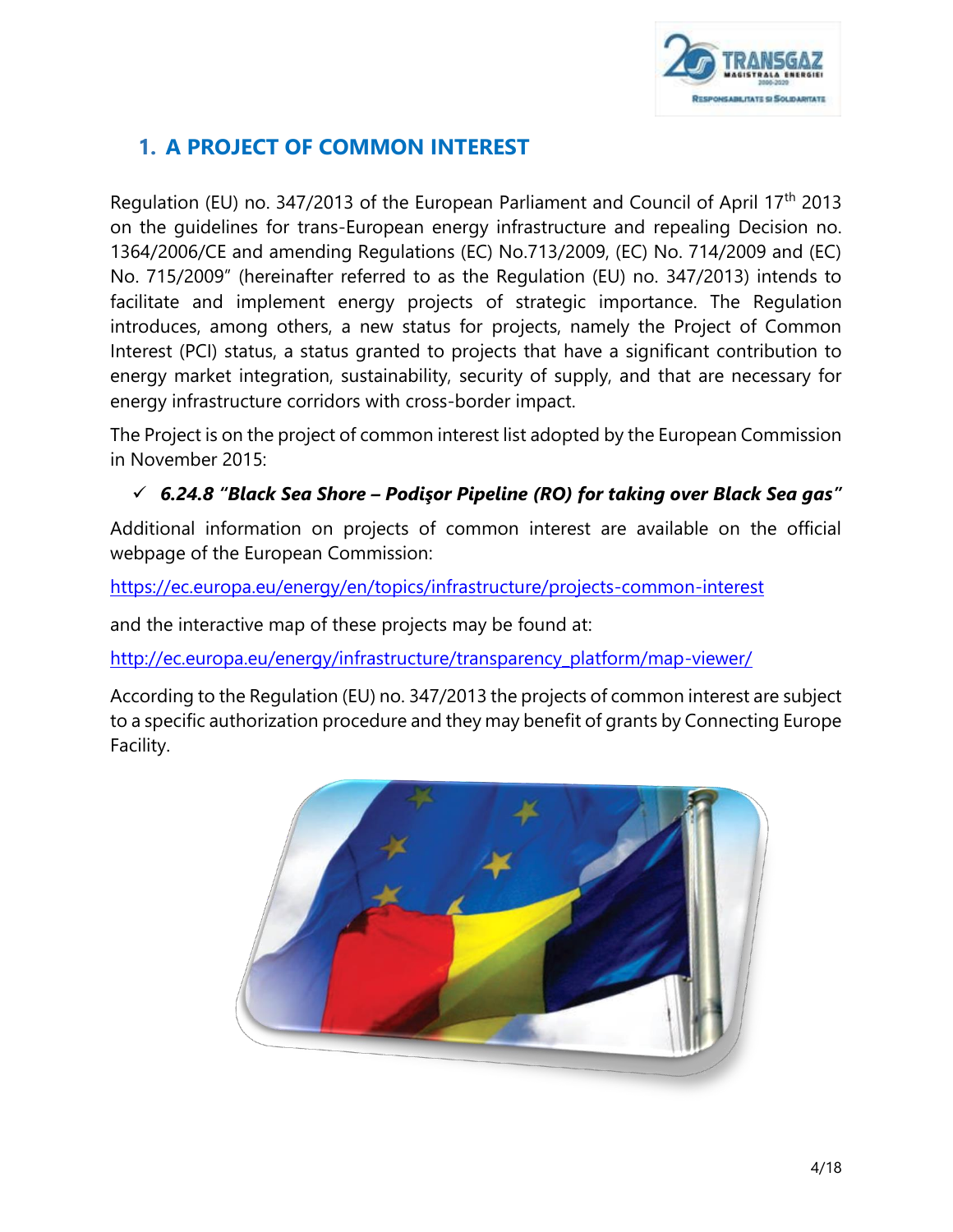

# *Update as at October 2018 (version 3)*

The project is included on the third list of Projects of Common Interest adopted by the European Commission in November 2017, at position:

# *6.24.4 – 5 "Black Sea Shore – Podişor (RO) pipeline for taking over Black Sea gas"*

# *Update as at November 2020 (version 5)*

The project is included on the fourth list of Projects of Common Interest adopted by the European Commission in October 2019, at position:

*6.24.4 – 3 "Black Sea shore — Podișor (RO) pipeline for taking over the Black Sea gas".*

# <span id="page-4-0"></span>**2. WHO ARE WE?**

The National Gas Transmission Company "TRANSGAZ" S.A. (TRANSGAZ) is the sole operator of the Romanian national gas transmission system. In Romania the gas transmission system is owned by the Romanian state, and TRANSGAZ is the system operator based on a long-term concession agreement.

The main object of activity of the company is "Transmission through pipelines", but complementary to this the company may perform other activities as well, according to the applicable legislation and with the company's bylaws. The main purpose of the company is to attain the objectives of the national strategy set for gas transmission, gas transit, gas dispatching, gas transmission research and engineering, under efficient, transparent, secure, non-discriminatory access and competitive conditions, while observing the European and national legislation and standards on quality, performance, environment and sustainable development.

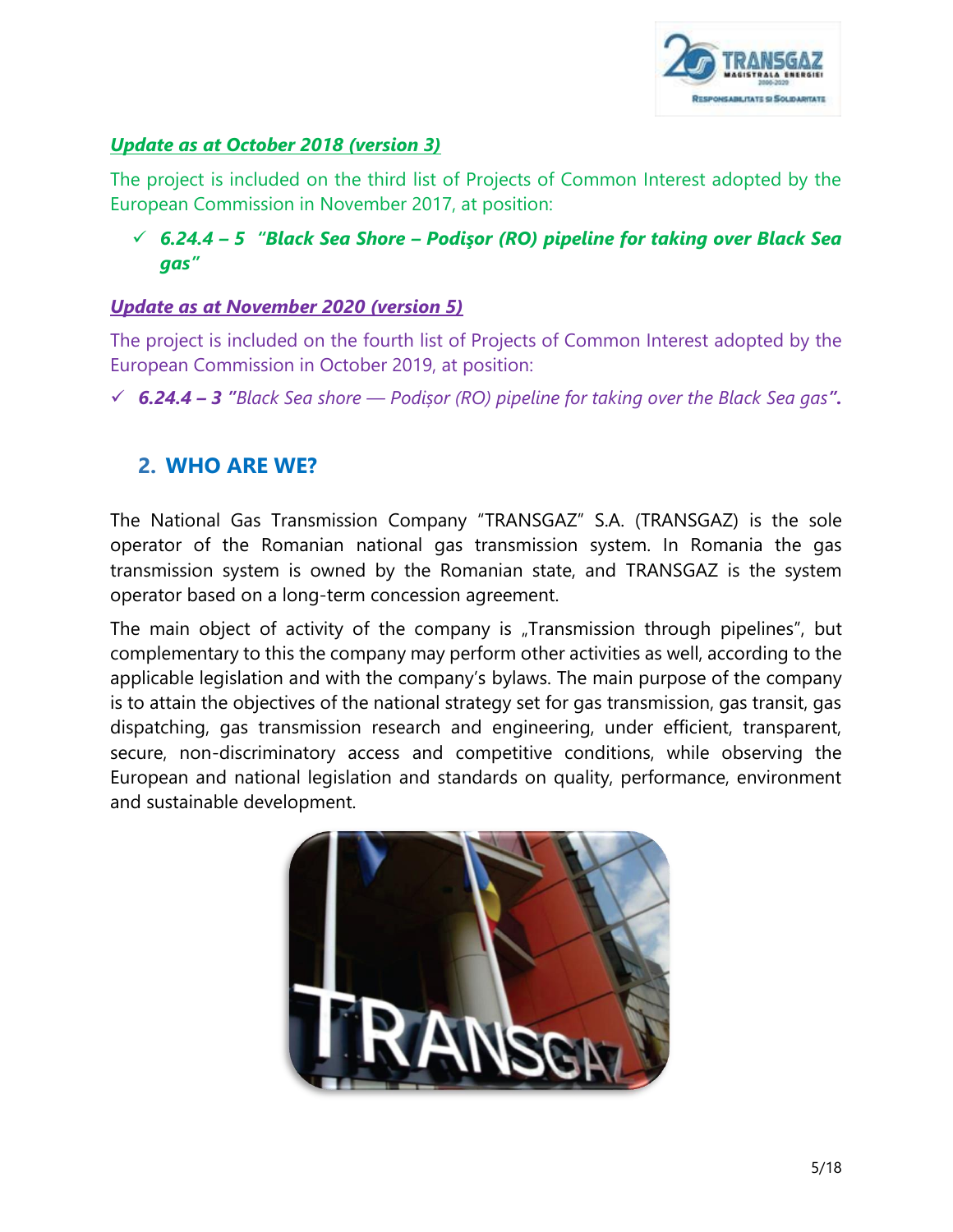

TRANSGAZ is a joint-stock company according to the Romanian legislation, and the main shareholder is the Romanian state. The company was listed on the Bucharest Stock Exchange in 2007.

# <span id="page-5-0"></span>**3. WHAT IS THE BLACK SEA SHORE –PODISOR PROJECT?**

| <b>Project name</b>      | 6.24.8 "Black Sea Shore – Podisor Pipeline (RO) for taking<br>over Black Sea gas"            |  |
|--------------------------|----------------------------------------------------------------------------------------------|--|
|                          | <b>Update July 2019 (version 4)</b>                                                          |  |
|                          | On the third list of projects of common interest:                                            |  |
|                          | 6.24.4 - 5 Black Sea Shore-Podisor (RO) pipeline for taking<br>over Black Sea gas            |  |
|                          | <b>Update November 2020 (version 5)</b>                                                      |  |
|                          | On the fourth list of projects of common interest:                                           |  |
|                          | $6.24.4 - 3$ "Black Sea shore — Podișor (RO) pipeline for<br>taking over the Black Sea gas". |  |
| <b>Priority corridor</b> | Gas Interconnections in Central-Eastern and South-<br>Eastern Europe ("NSI East Gas"),       |  |
| <b>Country</b>           | Romania                                                                                      |  |
| <b>Project promoter</b>  | <b>SNTGN TRANSGAZ SA</b>                                                                     |  |
| <b>Project location</b>  | Black Sea Shore - Amzacea - Vlaşin - Podişor                                                 |  |

# <span id="page-5-1"></span>**Project Description**

Considering the European Union's increasing dependence on gas imports, based on the constant increase of the gas demand and the decrease of the domestic production, the security of gas supplies represents a necessity.

Taking into account the perspective of new projects aimed to diversify gas transmission routes from the Caspian region to Central Europe, as well as the new off-shore gas sources in the Black Sea, Transgaz aims to construct a new gas transmission pipeline to assure the capitalization of the gas volumes from such offshore sources on the Romanian and European markets.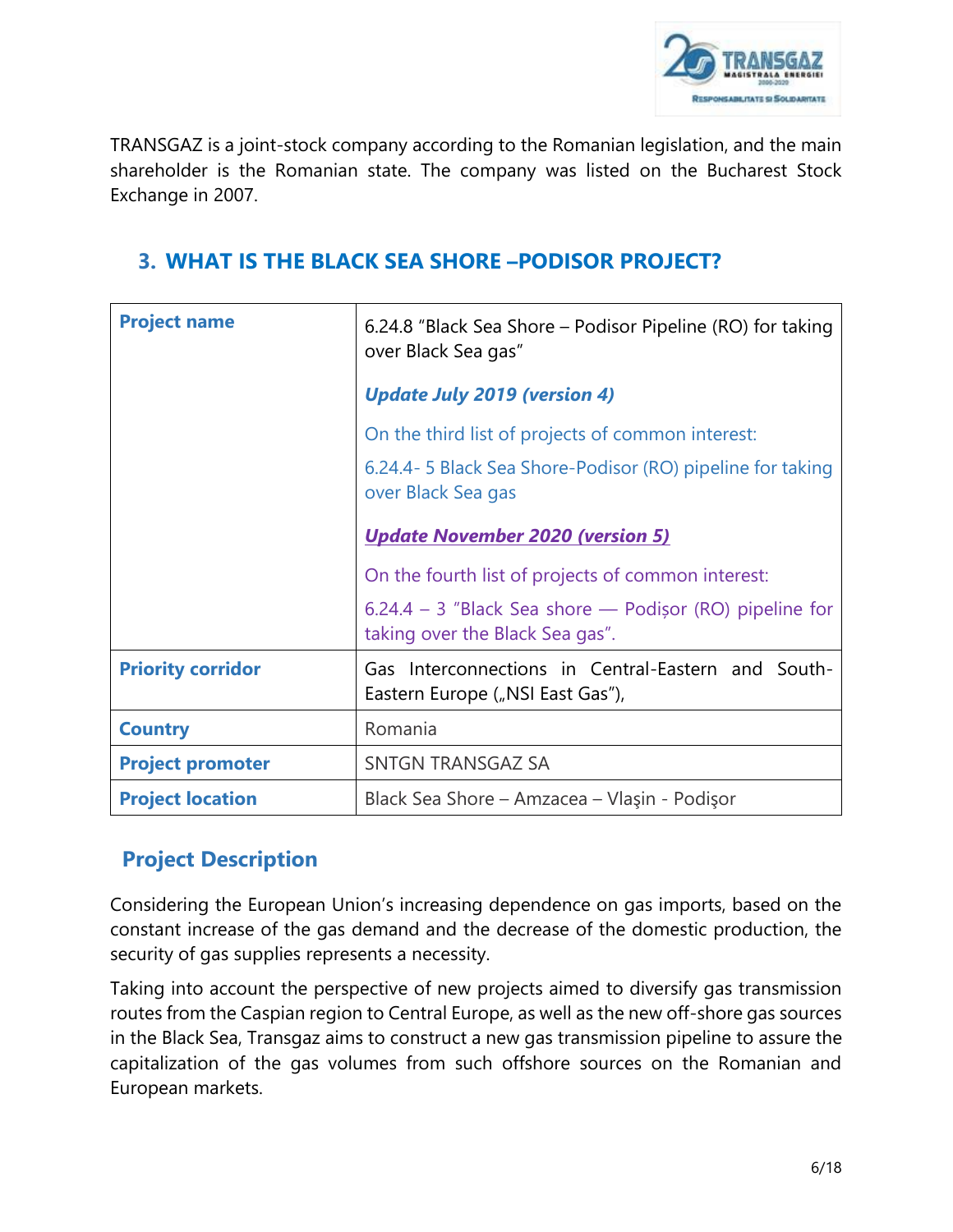

<span id="page-6-0"></span>The "Black Sea Shore – Podişor Pipeline (RO) for taking over Black Sea gas" (hereinafter referred to as the Project) consists in the construction of an approximately 308.3 km long telescopic pipeline, Ø48" (Dn 1200) and Ø40" (Dn 1000) diameter, designed to transport gas at a pressure of 63 bar to connect the Black Sea shore to the technological node Podişor in the Black Sea Shore – Amzacea - Vlasin - Podişor direction.

# **Scenarios under analysis**

Within the pre-feasibility study the following alternate routes were considered:

# *Option 1 (endorsed)***:**

The location of the gas transmission pipeline on the route Black Sea Shore - Vlaşin - TN Podişor.

# *Option 2***:**

The location of the gas transmission pipeline on the route Black Sea Shore – Isvoarele – TN Podişor.

In view of the optimization and selection of the final route the following aspects were taken into account:

- minimum impact on agricultural lands;
- avoidance of landslide areas;
- necessity of minimum land improvement as compared to other possible alternatives;
- technical, economical and construction related considerations, and the possibilities to monitor the pipeline during operation;
- minimum impact on the environment (and on all environmental aspects);
- assurance of conditions for mechanical digging and construction-mounting works;
- safety of operation;
- observance of safety distances to nearby objectives;
- existent access ways;
- minimum negative social impact.

# <span id="page-6-1"></span>**Pipeline Route**

When determining the route of Black Sea shore – Podisor several options have been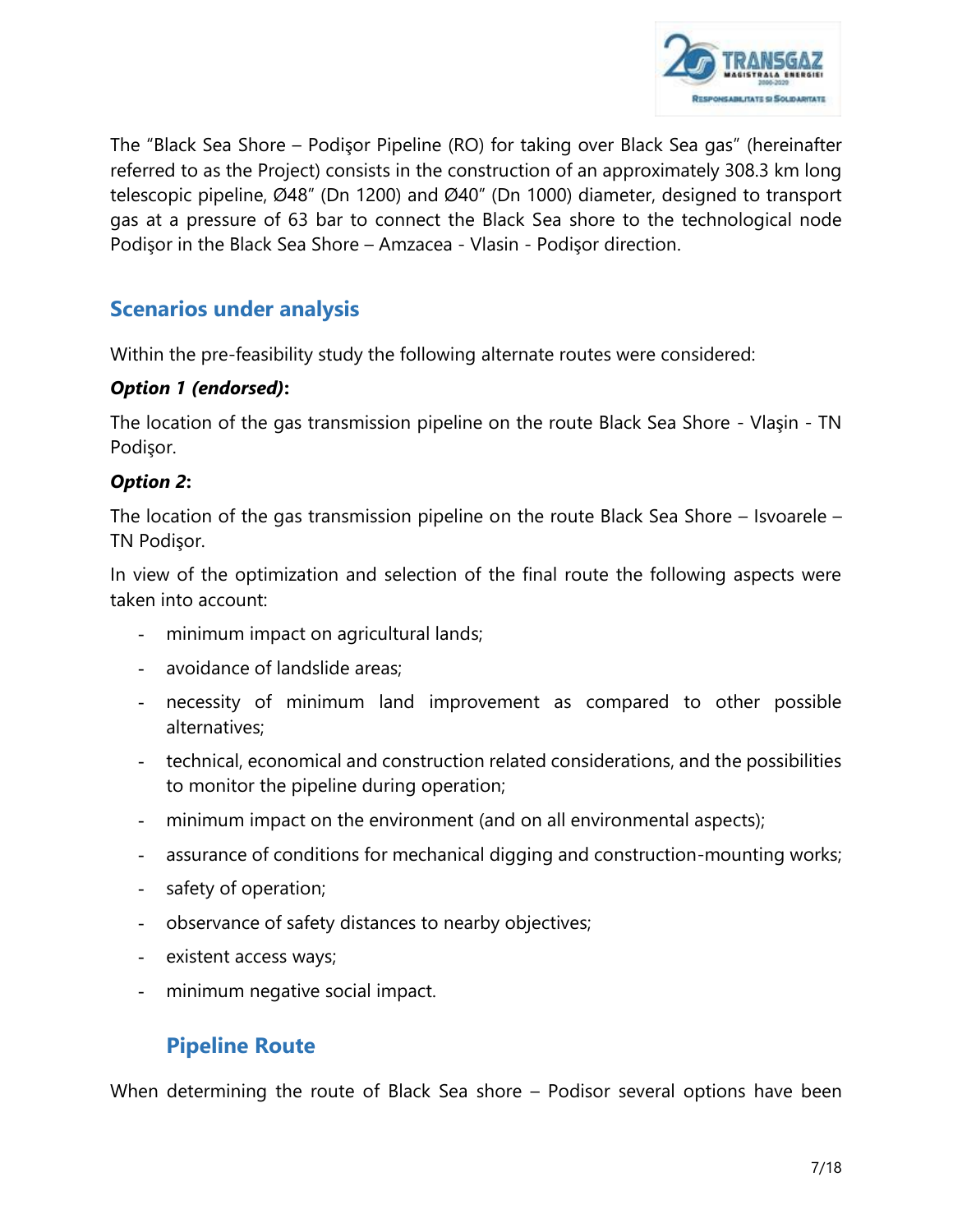

considered, and the final decision weighed in favor of the option that would bring the optimum ratio between the social-economic benefits, the national energy security benefits, the national consumption needs and the minimum impact on the environment and the community.

The pipeline is located in the South Eastern area of the country and its route goes from SE towards W crossing the counties of Constanţa, Călăraşi and Giurgiu.

Due consideration was also paid to the impact mitigation of some environmental factors, namely to round the conservative areas, the environmental sensitive areas and inhabited areas.



*Black Sea Shore – Podişor pipeline route*

Along the route, in the 3 counties, the pipeline crosses the following obstacles: access ways (national roads, county roads, country roads, railways), water bodies that are registered in the land register or not, valleys and channels, oil, gas and water pipelines, telecom networks (fibre optic) and forest areas.

On the pipeline route there will be installed a series of above ground installation ancillary to the transmission pipeline, as follows: 21 line valves and 10 cathodic protection stations.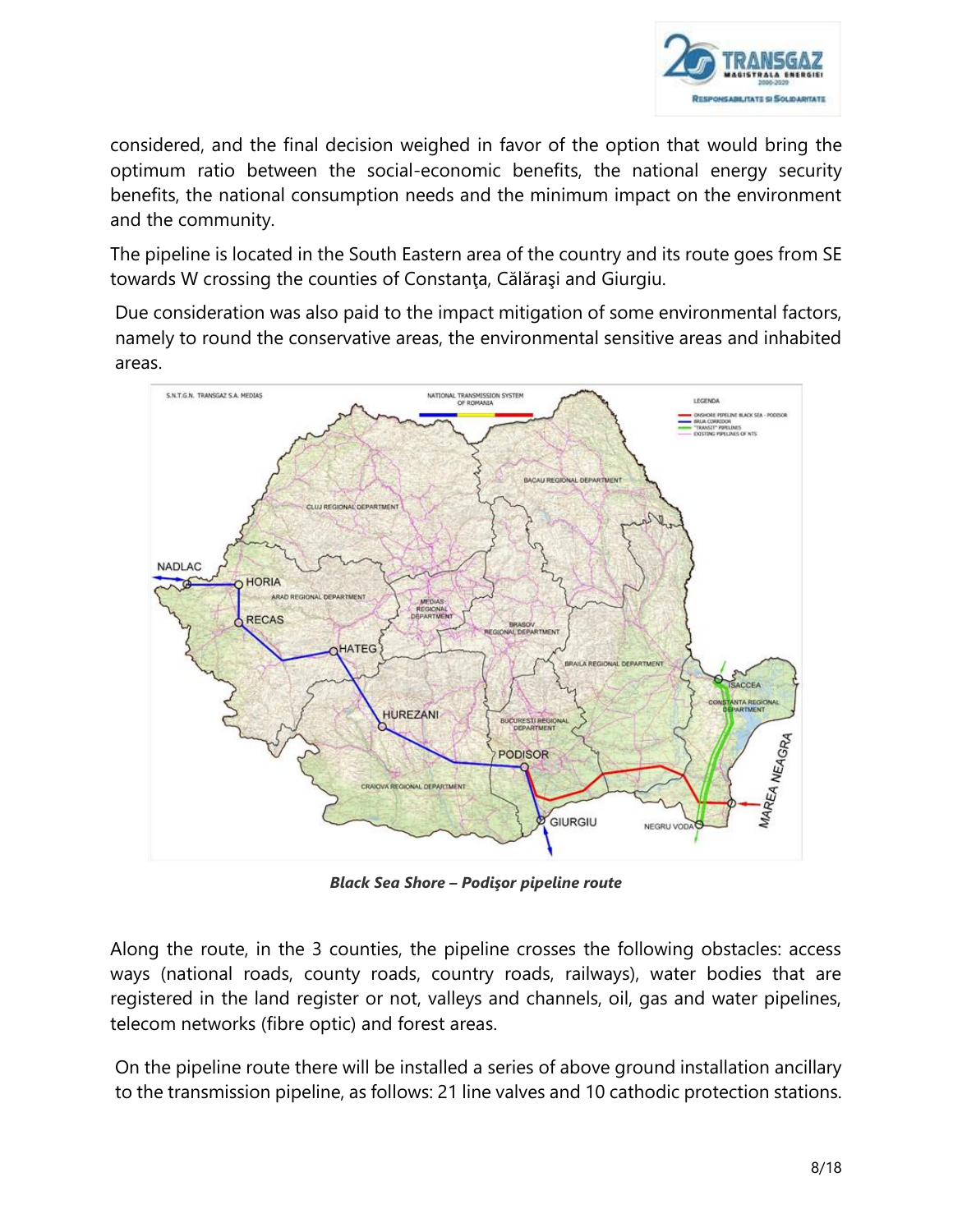

# *Update July 2019 (version 4)*

A number of technological above ground equipment to be used for the transmission pipeline will be placed on the pipeline route as follows: 20 line valve stations and 10 cathodic protection stations.

# <span id="page-8-0"></span>**4. WHY THE BLACK SEA SHORE - PODIŞOR PROJECT?**

The gas infrastructures in the region currently lack the appropriate interconnectivity and flexibility, which causes a significant negative impact on the gas markets in Bulgaria, Romania, Hungary and Austria, further on bringing higher gas prices and vulnerability in the security of supply. Moreover, some of these countries still depend, at a high extent, by the gas supplied by the Russian Federation.

# <span id="page-8-1"></span>**What does the Project bring forth?**

- *Market integration* following the enhanced interoperability and flexibility of the system by assurance of additional gas sources, causing thus a decrease in the congestion of the energy infrastructure;
- *Security of supply* and *competition* by the possibility to assure gas flows in the adequate interconnections, by the diversification of supply sources, of transmission routes and of stakeholders, thus reducing the market concentration;
- *Sustainability* by the opportunity brought by the possibility to replace pollutant fuels with gas, assuring thus a reduction of carbon dioxide emissions per delivered energy unit.

Moreover, project implementation assures:

- diversification of gas supply sources for consumers in Romania, by ensuring access to the gas volumes in the Black Sea;
- the development of a transmission capacity that would allow in the future the interconnection with the pipelines with potential liquefied gas supply sources at the Black Sea Shore (AGRI Project);
- facilitation of the means to allow transmission to the Central European markets of the Black Sea gas by introducing the possibility to connect with Bulgaria – Romania – Hungary – Austria pipeline (BRUA Project);
- the security of gas supply to Romania and Central European markets by access to new gas sources;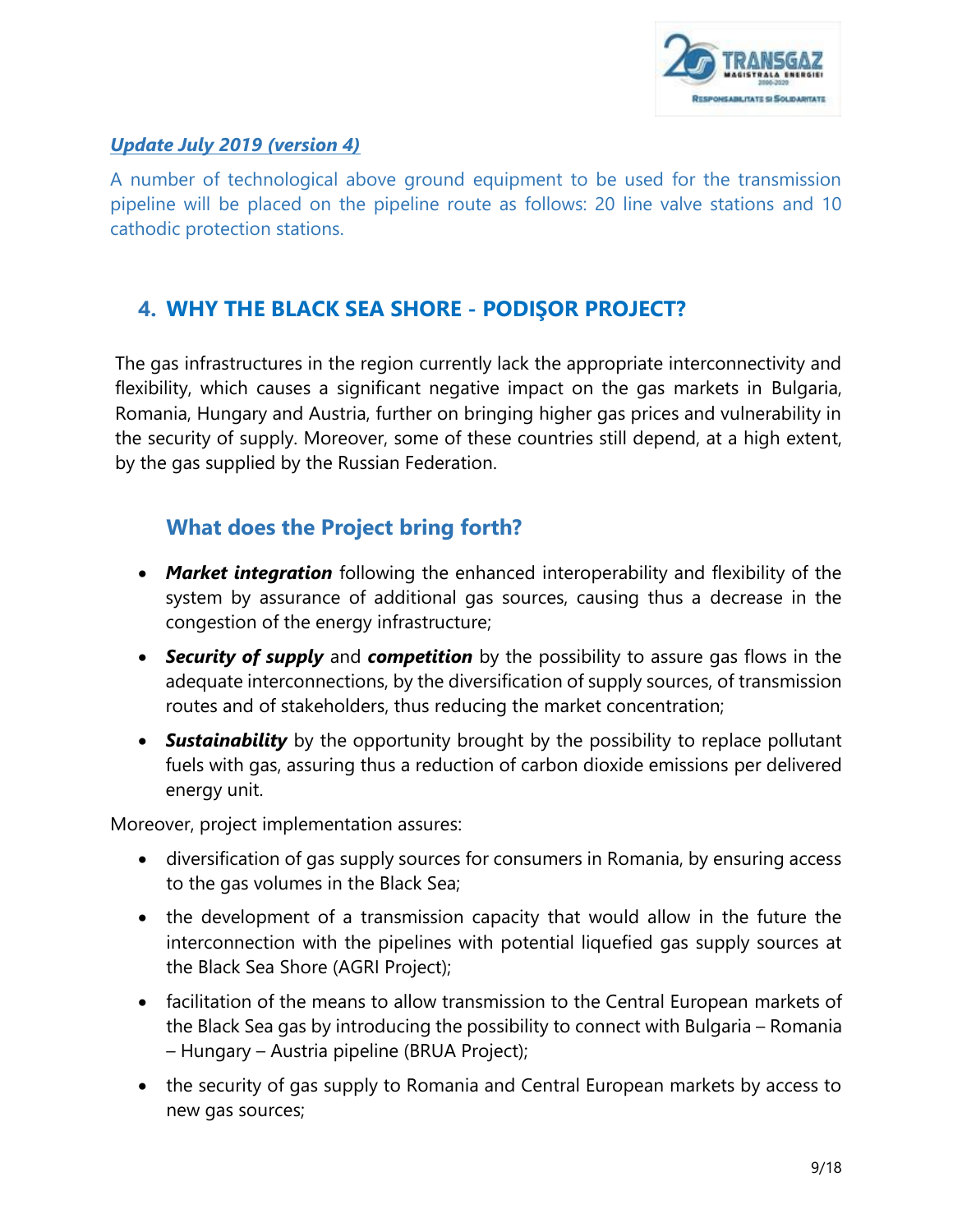

 decrease the dependency on gas imports from a single source, by covering the constant and predictable increase tendencies of the consumption in the European countries against the background of gradually gaining the market to lead to a constant medium and long term decrease of the gas deliveries from the area of the Russian Federation.

Through its objectives the Project complies with the guidelines on trans-European energy infrastructures as formulated by the European Parliament, European Council and European Commission.

In the Gas Compressor Station Podișor, the pipeline Black Sea Shore - Podişor is connected to the pipeline Dn 800 x 63 bar Podişor - Corbu, pipeline to be part of the gas transmission corridor Bulgaria-Romania-Hungary-Austria.

# <span id="page-9-0"></span>**National and local benefits**

Implementation of the Project will lead to a higher degree of energy security in Romania by assurance of access to diversified sources and routes of gas supply. This new infrastructure will also open way for new opportunities favoring the suppliers of energy equipment and services in Romania and the rest of Europe, and will assure new jobs that are necessary for the execution and exploitation works in Romania.

To this end, from national and local perspective, the following potential benefits have been identified as a result of Project implementation:

- Security of gas supply to Romania by access to new gas sources;
- Incentives to competition on the internal gas market, diversification of market structure and determination, under competitive conditions, of import gas prices;
- A stronger role as country crossed by major energy corridors towards the markets in Central and Western Europe;
- Development of the national gas transmission system;
- Major investments in Romania;
- A positive social-economic impact, by:
	- new jobs both during construction and during operation;
	- increased commodity demand with a positive effect on economy as a result of the new jobs;
	- additional income to the state budget and to the local budget;
	- a positive impact on local tourism operators (accommodation) and therefore an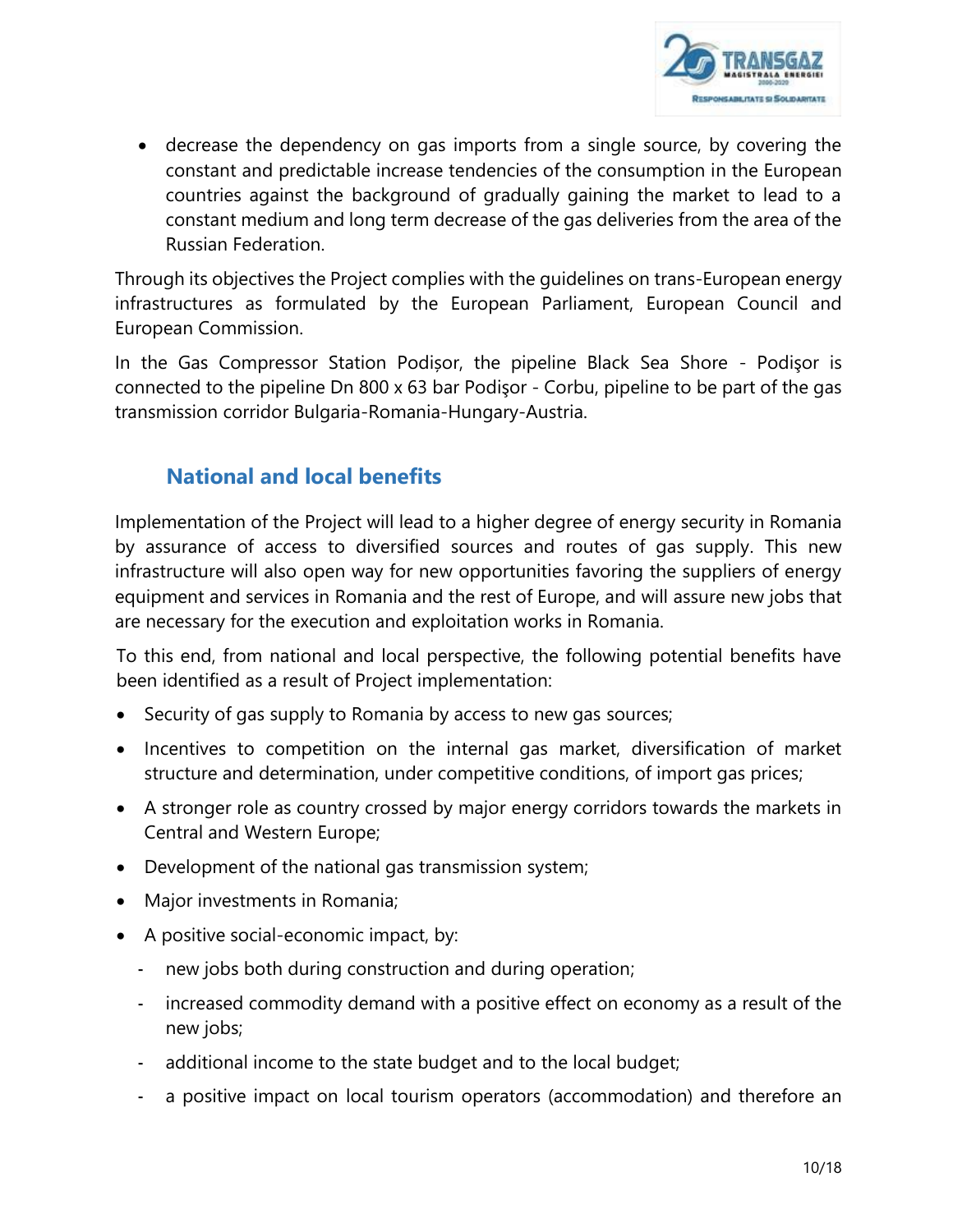

increased tax contribution as income to the local administration (during Project implementation) by contracting accommodation services in the works area for the teams responsible with Project implementation and Project execution;

- incentives for other investments and ancillary undertakings (manufacturers/ suppliers of raw materials, materials, devices/equipment and services necessary for Project implementation);
- incentives for development of local economy due to a higher value of land in the vicinity of the new pipeline;
- a higher living standard and a better life due to the increased number of households/economic agents to connect to the gas network.

# <span id="page-10-0"></span>**5. RESPECT FOR ENVIRONMENT AND FOR PEOPLE**

TRANSGAZ believes that the use of business practices that pay a tribute to society and to the employees is vital for the success of the Project. As such, the company adheres to a series of key principles:

- observance of strict standards on pipeline systems construction;
- mitigation to the minimum possible of the negative impact on the environment and on the inhabitants caused by construction activities;
- mitigation to the minimum possible of the short term and long-term inconveniences caused to land owners and land users;
- TRANSGAZ is responsible for restoration of land and structure (drains, ditches, irrigations and roads) that are necessary during construction;
- mitigation to the minimum possible of Project footprint (including on land subject to easement or right of way, on temporary facilities, on access roads);
- mitigation to the minimum possible of emissions and noxae;
- mitigation to the minimum possible of energy and resources consumption;
- mitigation to the minimum possible of waste resulted from construction and exploitation activities;
- maximum reuse of displaced materials.

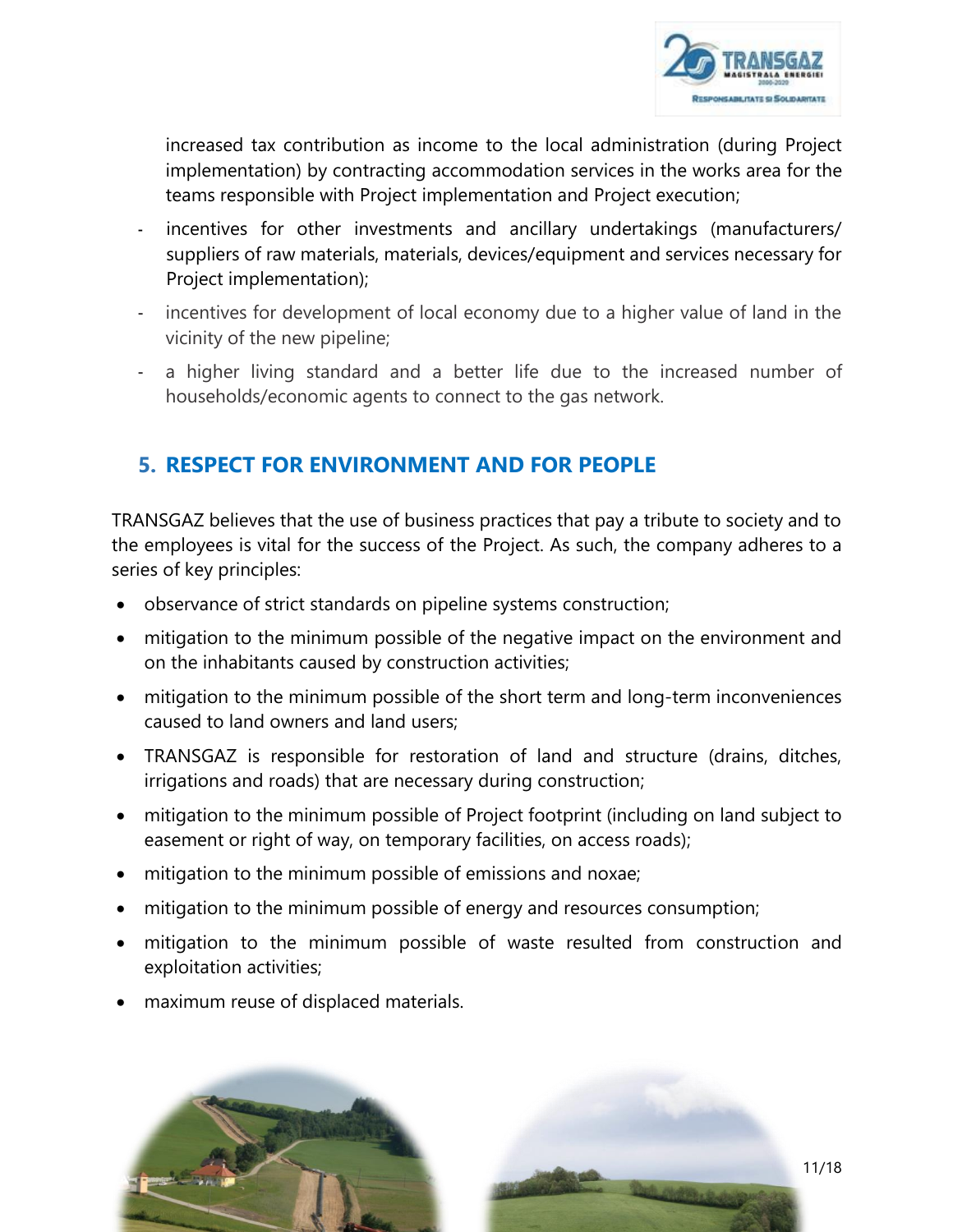

During construction and a set of the After construction

# <span id="page-11-0"></span>**6. PROJECT PRELIMINARY SCHEDULE**

| <b>Development and implementation</b><br>stages                  | <b>Period</b>                                    |
|------------------------------------------------------------------|--------------------------------------------------|
| Prefeasibility study                                             | complete                                         |
| Feasibility study                                                | complete                                         |
|                                                                  | $2016 - 2017$                                    |
| <b>Environmental Impact Assessment</b>                           | <b>Update July 2019 (version 4)</b><br>completed |
|                                                                  | $2016 - 2017$                                    |
| FEED and permitting documentation for the<br>construction permit | <b>Update July 2019 (version 4)</b><br>completed |
|                                                                  | $2018 - 2020$                                    |
|                                                                  | <b>Update July 2019 (version 4)</b>              |
| Construction of pipeline                                         | $2019 - 2021$                                    |
|                                                                  | <u><b>Update November 2020 (version 5)</b></u>   |
|                                                                  | 2021-2022                                        |
|                                                                  | 2020                                             |
| Commissioning                                                    | <b>Update July 2019 (version 4)</b>              |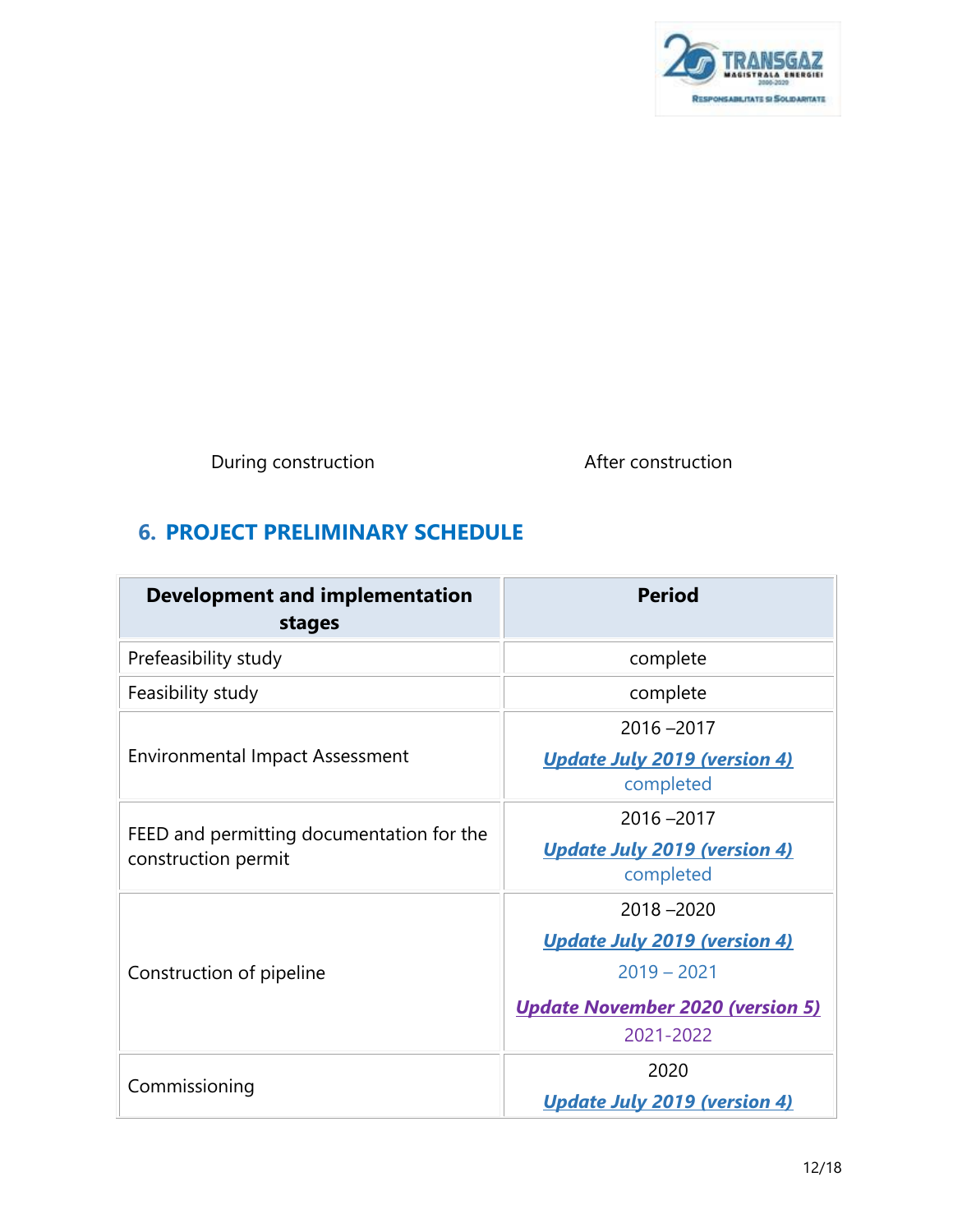

| <b>Development and implementation</b><br>stages | <b>Period</b>                           |
|-------------------------------------------------|-----------------------------------------|
|                                                 | 2021                                    |
|                                                 | <b>Update November 2020 (version 5)</b> |
|                                                 | 2022                                    |
|                                                 | 2020                                    |
|                                                 | <b>Update July 2019 (version 4)</b>     |
| Start of operation                              | 2021                                    |
|                                                 | <b>Update November 2020 (version 5)</b> |
|                                                 | 2022                                    |

*Note: The schedule is indicative, the actual implementation of the Project depends upon the development of the Black Sea blocks.*

# <span id="page-12-0"></span>**7. PROJECT STATUS**

# **Permitting according to the applicable legislation**

<span id="page-12-1"></span>The *feasibility study* was completed. Within such study the pipeline route was selected and the following specialty studies were prepared: topographical studies, geotechnical studies and hydrological studies.

<span id="page-12-2"></span>The preparation of the *FEED*, to include also the final route of the pipeline, is ongoing.

The activity related to the *identification of land owners* affected by the Project execution works is ongoing, and so is the procedure for the permitting of the construction works, namely the granting of the Town Planning certificates. The *Town Planning Certificate* for Călăraşi County was issued on 28.03.2017 and for the county of Giurgiu on 05.04.2017.

*The environmental impact assessment* was initiated in line with Order no.135/76/84/1284 of 10 February 2010 on the approval of the Methodology for the application of the environmental impact assessment for public and private projects. In this respect notifications on the intended Project were submitted to the three County Environmental Protection Agencies (Constanţa, Călăraşi and Giurgiu); the presentation report was drawn up and the National Environment Protection Agency issued the screening decision. At the same time, the procedure related to the procurement of the environmental impact assessment services and granting of the environmental permit was completed, and the contract with the environmental consultant was signed. The National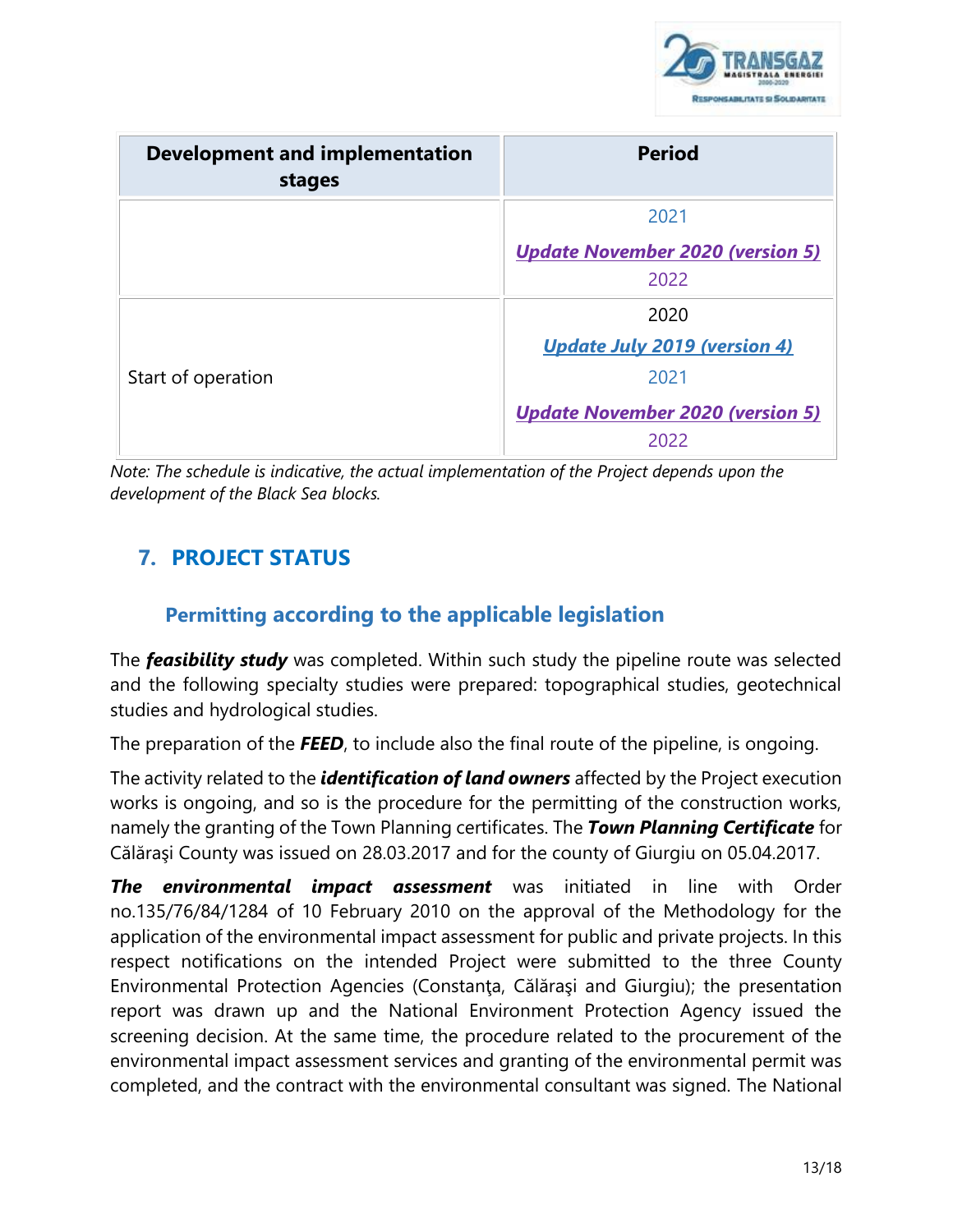

Environment Protection Agency issued the screening decision no. 51/01.03.2017 and the scoping study guidelines are expected to be issued.

# *Update as at October 2017 (version 2)*

The Urbanism Certificate for Constanța county has been issued in May 25<sup>th</sup>, 2017.

**The Adequate Assessment Study** has been completed by the environmental expert and has been submitted on August 11<sup>th</sup>, 2017 to the National Environment Protection Agency.

# *Update as at October 2018 (version 3)*

The *permitting procedure* pursuant to the town planning certificates is in progress.

The *public consultations on the Environmental Impact Assessment Report* were conducted during 27-28.12.2017 and *Environmental Agreement* no. 1 was issued on 10.05.2018.

The *Construction Permit* no. 5/17.05.2018 was obtained according to Law no. 185/2016 on measures necessary for the implementation of national importance gas projects.

The procedure for the issue of the Governmental Decision on the withdrawal from agricultural use of the lands affected by the project's route, according to the provisions of Law 185/2016.

### *Update as at July 2019 (version 4)*

*The FEED* for the "BLACK SEA SHORE – PODIŞOR GAS TRANSMISSION PIPELINE (RO)" (including power supply, cathodic protection and optic fibre) was completed and endorsed within Transgaz.

All of the *permits/authorization/approvals* necessary under the Town Planning Certificates were obtained.

On 07.12.2018 the *Final Report* no 241667 was issued of the Working Group set up by the Order of the Ministry of Energy no 1081/15.12.2017 responsible for the assessment of the documentation and for the preparation of the proposal for the issue of the building permit for the project "Gas transmission pipeline Black Sea shore – Podișor including power supply" ascertaining the full completion of the requirements applicable to the documentation for the building permit.

**The Governmental Decision no 9** of 17 January 2019 on the approval of the List of agricultural lands located outside built up areas subject of the project of common interest in the gas field "Black Sea shore Podişor pipeline (RO) for taking over Black Sea gas" was issued and published in the Official Gazette of Romania Part I no 98 of 7 February 2019.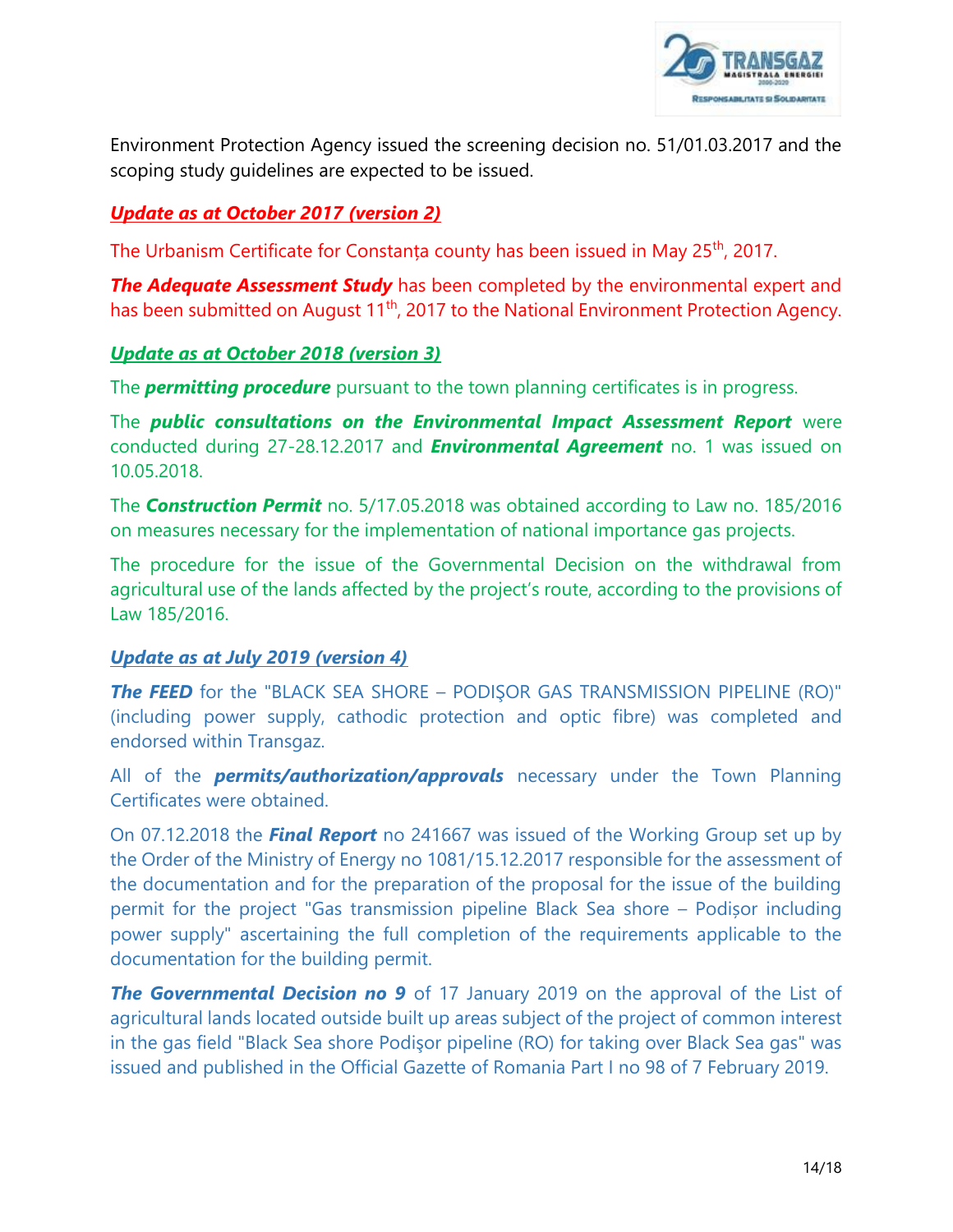

Two *incremental capacity booking processes* were carried out for the Tuzla point which were concluded without capacity allocation.

The *procurement procedure* for the construction works was initiated.

# *Update as of November 2020 (version 5*)

Two *incremental capacity reservation processes* were carried out for the Tuzla point, which ended without capacity allocation.

**The procurement procedure** for the execution works is still in the stage of analyzing the submitted bids .

# **The authorization procedure applicable to Projects of Common Interest based on the provisions of Regulation (EU) no. 347/2013**

Considering the magnitude and regional implications of the projects of common interest (PCIs), Regulation (EU) no. 347/2013 provides for a new formula and a new set of guidelines applicable to the authorization procedures for PCIs. The scope of the new guidelines is mainly to lead the way for an effective administrative processing of application files for PCIs, by concentrating the activities with one dedicated entity, namely: "The National Competent Authority responsible to facilitate and coordinate the permitting procedures for PCIs and to facilitate the application of Regulation 347/2013". In Romania this role falls with the Ministry of Energy.

TRANSGAZ submitted to the Competent Authority for PCIs (A.C.P.I.C) the *Notification for the initiation of the procedure prior to the submission of the candidature for* the "*Project Black Sea Shore –Podisor Pipeline (RO) for taking over Black Sea gas"*; the Competent Authority approved the Notification by issuing the *Letter of approval of the Notification for the initiation of the procedure prior to the submission of the candidature.*

Upon A.C.P.I.C. request, TRANSGAZ will draw up the detailed schedule for the permitting procedures and will send for approval "The Concept regarding the public participation" to conduct public consultations prior to submission of the application file for the Project. The information related to the public consultations procedure are available on the company's website.

According to the provisions of Regulation (EU) no. 347/2013 the *webpage of the project* was created on the company's website where the information leaflet is available providing, in a clear and succinct manner, information on the Project, as well as the contact details.

### *Update as in October 2017 (version 2)*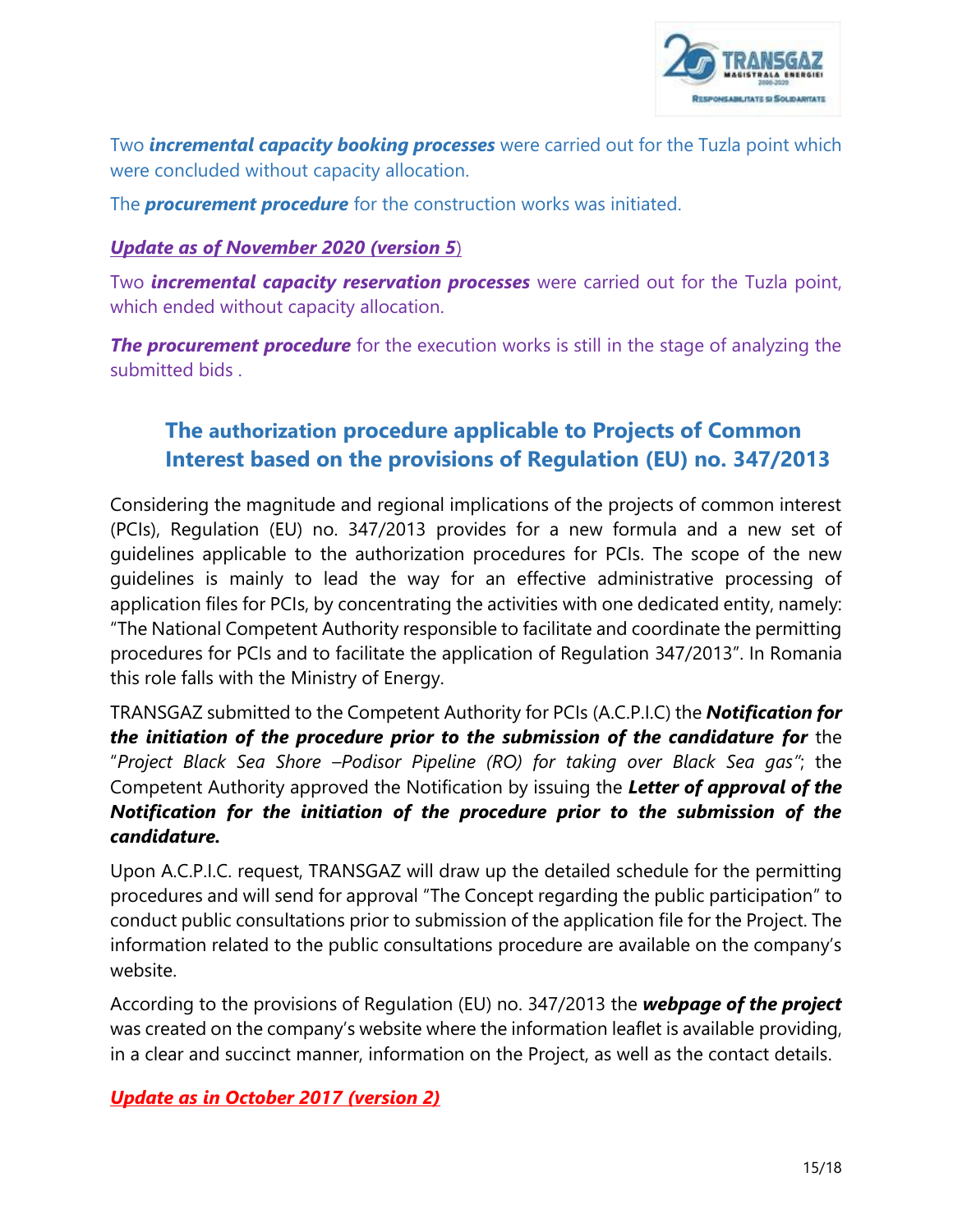

*The Concept for Public Participation* for the Project of Common Interest "*Black Sea Shore –Podisor Pipeline (RO) for taking over Black Sea gas"* has been submitted to the Competent Authority for PCIs (A.C.P.I.C) on May 24<sup>th</sup>, 2017 and has been approved by the Ministry of Energy by letter no. 110800/June 27<sup>th</sup>, 2017.

Between July 17<sup>th</sup> and July 27<sup>th</sup>, 2017 the Project promoter has organised *public consultations* based on (EU) Regulation No. 347/2013 in the following locations: Tuzla, Amzacea, Cobadin, Alexandru Odobescu, Borcea, Frăsinet, Isvoarele, Băneasa and Stoenești.

The *Final Synthetic Report regarding the results of the public consultation actions* has been issued and sent to A.C.P.I.C. for consultation purposes and is to be published on Transgaz webpage.

# *Update as at October 2018 (version 3)*

The *Final Synthetic Report regarding the results of the public consultation actions* was published on Transgaz' website on 18.10.2017.

The *Comprehensive Decision Application Documentation* was submitted to A.C.P.I.C on 08.06.2018. As part of the process for the revision of the application documentation, A.C.P.I.C requested that the *Final Synthetic Report regarding the results of the public consultation* was supplemented.

The document was amended on 09.07.2018 and the updated version was posted on the project website.

The *Application Documentation* was accepted by the Ministery of Energy and the Letter on the acceptance of the application documentation no. 111372/12.07.2018 was issued in this respect.

### *Update as at July 2019 (version 4)*

**The Final Synthetic Report** was supplemented/updated upon the preparation of the Final report on the authorization and stakeholder participation for the project of common interest "Black Sea shore –Podisor pipeline (RO) for taking over Black Sea gas" (Reference number on EU list: 6.24.4 – 5).

*The detailed report of the authorization procedure* and the *Final Report regarding the authorization procedure, the public consultation and stakeholder engagement* were submitted to A.C.P.I.C. on 11.03.2019.

**The Comprehensive Decision no 4**/25.04.2019 for the project of common interest "Black Sea shore –Podisor pipeline (RO) for taking over Black Sea gas" was issued.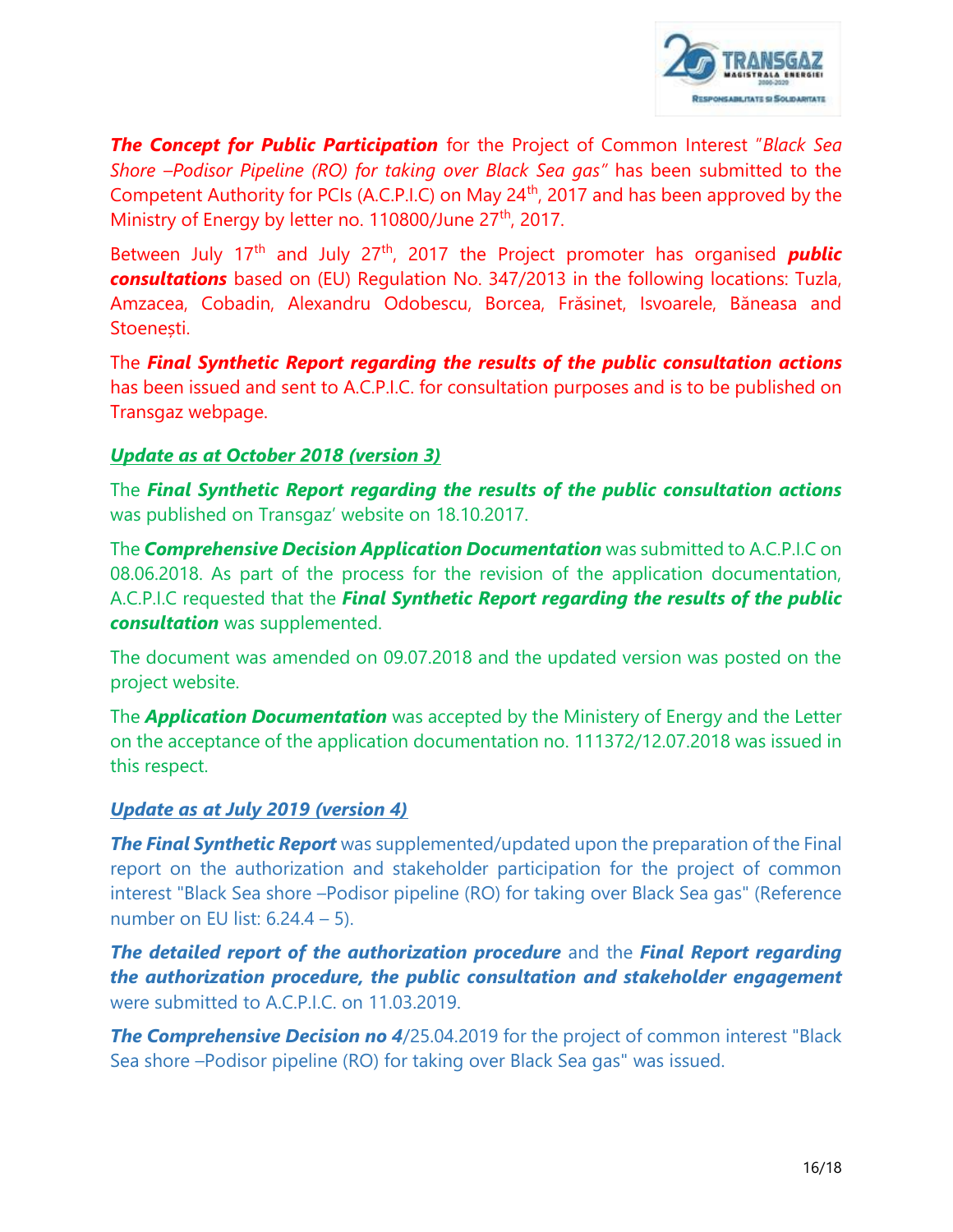

# <span id="page-16-0"></span>**8. ADDITIONAL INFORMATION SOURCES**

#### **Information on the company:**

<http://www.transgaz.ro/>

### **Information on the Project and on the public consultation procedure**:

[http://www.transgaz.ro/ro/informatii-clienti/conducta-tarmul-marii-negre-podisor-ro](http://www.transgaz.ro/ro/informatii-clienti/conducta-tarmul-marii-negre-podisor-ro-pentru-preluarea-gazului-din-marea-neagra)[pentru-preluarea-gazului-din-marea-neagra](http://www.transgaz.ro/ro/informatii-clienti/conducta-tarmul-marii-negre-podisor-ro-pentru-preluarea-gazului-din-marea-neagra)

### *Update as of November 2020 (version 5*)

https://www.transgaz.ro/index.php/ro/conducta-tarmul-marii-negre-podisor-ro-pentrupreluarea-gazului-din-marea-neagra

### **The official webpage of the European Commission:**

<https://ec.europa.eu/energy/en/topics/infrastructure/projects-common-interest>

#### **The interactive map of the European PCIs:**

[http://ec.europa.eu/energy/infrastructure/transparency\\_platform/map-viewer/](http://ec.europa.eu/energy/infrastructure/transparency_platform/map-viewer/)

### *Update as at July 2019 (version 4)*

http://ec.europa.eu/energy/infrastructure/transparency\_platform/map-viewer/main.html

#### **Contact data:**

Address: S.N.T.G.N. TRANSGAZ SA., No. 1 C.I.Motaș Square, Medias, county of Sibiu Phone: Operators - 0269 - 80.33.33 Fax: +4 0269 - 83.90.29 Email: [cabinet@transgaz.ro](mailto:cabinet@transgaz.ro)

#### **PR Department:**

Cora Stăvărescu Head of Institutional Communication Department E-mail: [cora.stavarescu@transgaz.ro](mailto:cora.stavarescu@transgaz.ro) 

Cornel Mihai Head of the Administrative and Corporate Relations Department